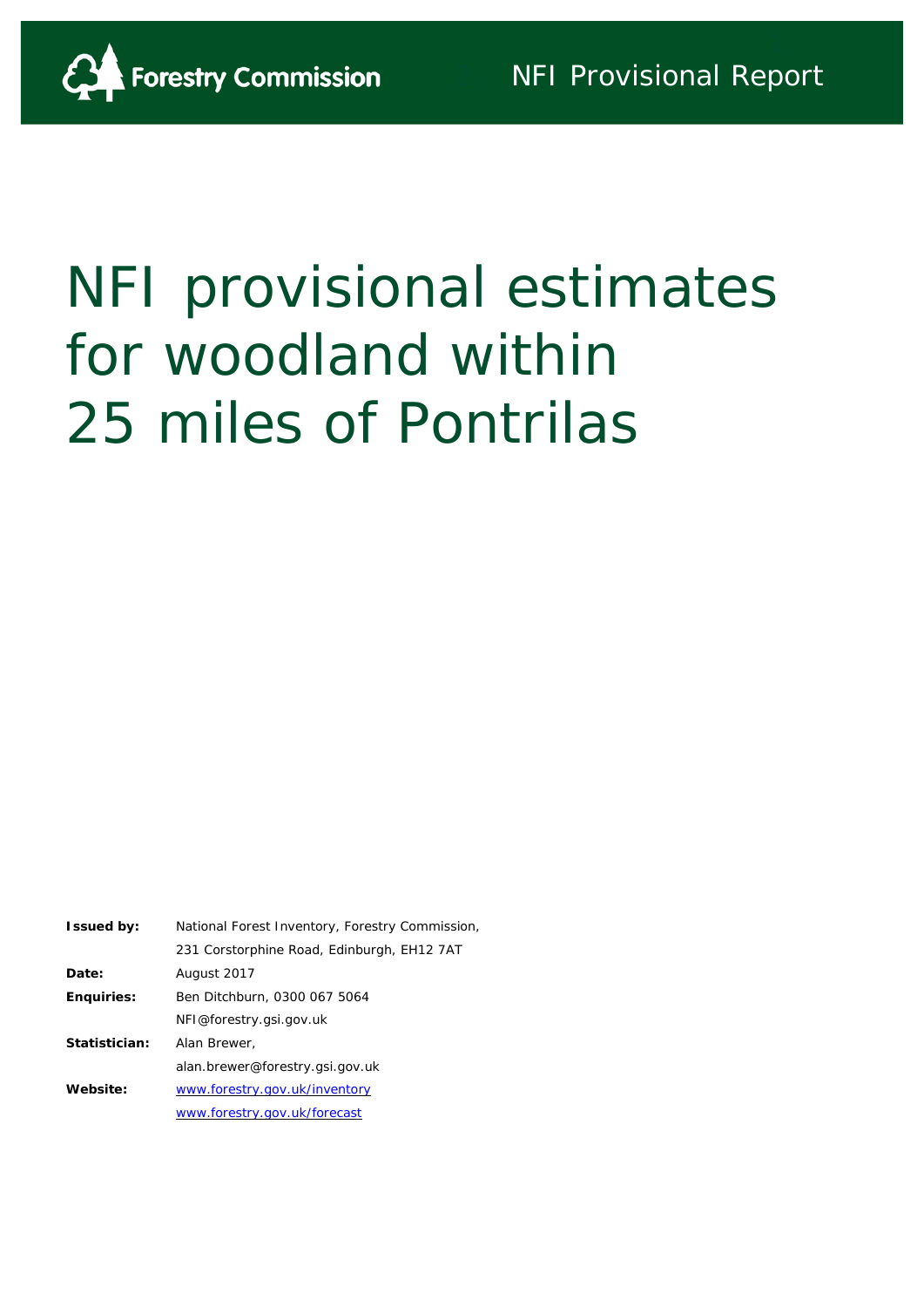# Summary

This report provides a detailed picture of stocked area and the standing volume of timber for woodland within a 25 mile radius of Pontrilas. These estimates are a subset of those published as part of the 2012 growing stock information presented in the National Forest Inventory (NFI) *50-year forecasts of softwood timber availability* and *50-year forecast of hardwood timber availability*. NFI reports are published at [www.forestry.gov.uk/inventory.](http://www.forestry.gov.uk/inventory)

In addition, the report provides forecasts of timber availability, for softwoods and hardwoods arising from the stocked area and standing volume. Forecasts are based on the 'headline' harvesting scenario described in the NFI 50-year forecast reports. Forecasting for broadleaved woodland in the Private sector is provided using a harvesting scenario which brings all Private sector broadleaved woodland into production.

The estimates provided in this report are provisional in nature.

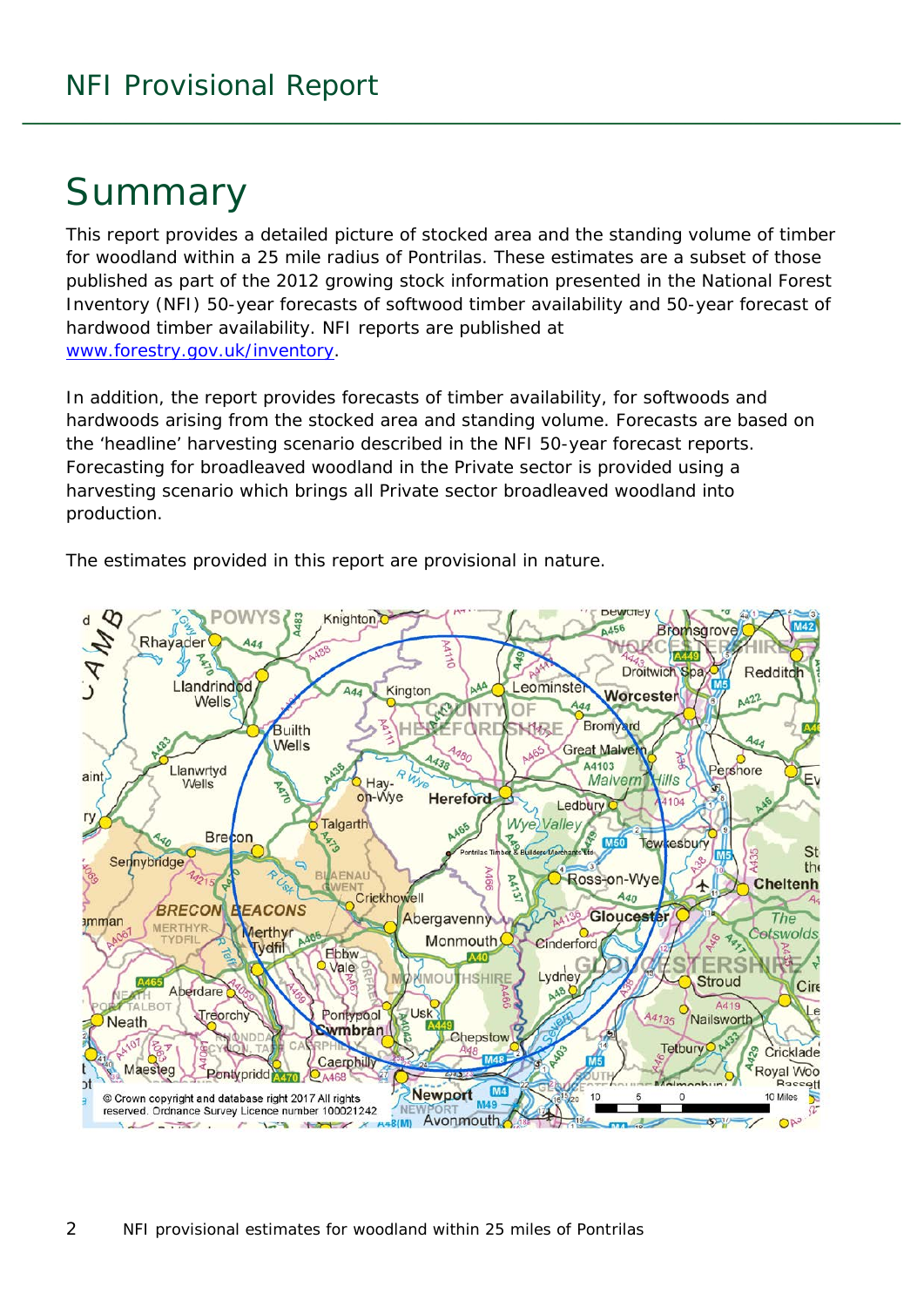# **Contents**

## Figures

| Figure 1a Principal tree species composition by stocked area at 31 March 2012 6         |
|-----------------------------------------------------------------------------------------|
| Figure 1b Principal conifer tree species composition by stocked area at 31 March 2012   |
|                                                                                         |
| Figure 2a Principal tree species composition by standing volume at 31 March 201210      |
| Figure 2b Principal conifer tree species composition by standing volume at              |
|                                                                                         |
| <b>Figure 3</b> Overview of 25-year forecast of average annual softwood availability18  |
| <b>Figure 4</b> Overview of 25-year forecast of average annual hardwood availability 18 |
|                                                                                         |
| Figure 6 25-year forecast of average annual hardwood availability  19                   |

### Tables

| Table 5 Standing volume by principal tree species at 31 March 2012 11                        |  |
|----------------------------------------------------------------------------------------------|--|
|                                                                                              |  |
|                                                                                              |  |
| <b>Table 8</b> 25-year forecast of timber availability by time period and principal species; |  |
|                                                                                              |  |
| Table 9 25-year forecast of timber availability by period, top-diameter class and conifer    |  |
|                                                                                              |  |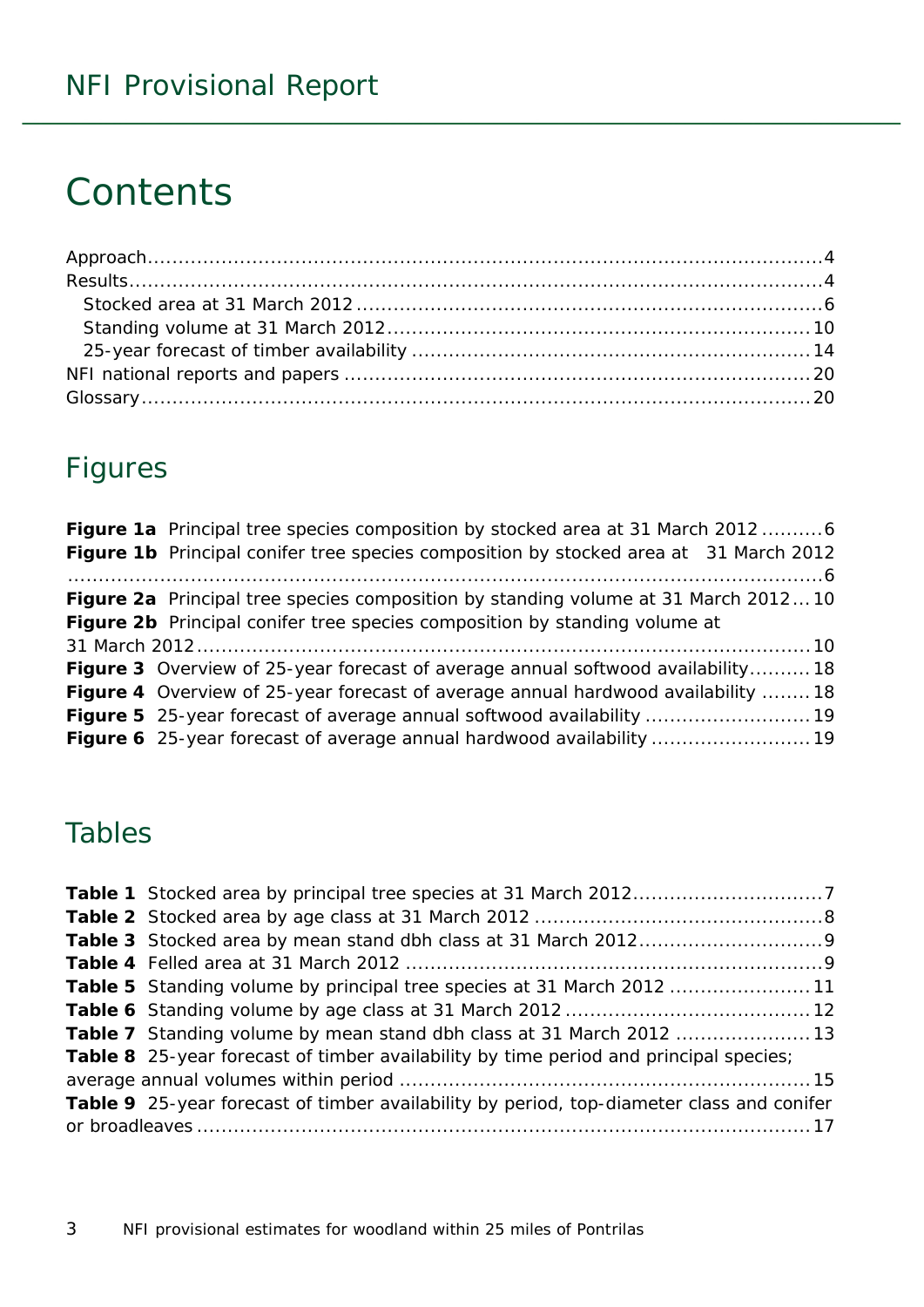# <span id="page-3-0"></span>Approach

The approach taken in the derivation of these results and to be used in their interpretation is described in the full suite of forecast reports which can be found at [www.forestry.gov.uk/forecast.](http://www.forestry.gov.uk/forecast) Refer to the *Standing timber volume in coniferous trees in Britain* (2012) and the *NFI preliminary estimates of quantities of broadleaved species in British Woodlands with special focus on ash* (2014) reports for a description of the underlying methodologies and interpretation, and also for the England and GB context. Refer to the *NFI forecasts methodology overview* (2012) report for a detailed description and discussion of forecasting future availability of timber from NFI field survey data and from information in the Forestry Commission's sub-compartment database (SCDB). The wider context of forecasts of timber production from woodland in Great Britain and its constituent countries under a range of harvesting scenarios can be found in the *50-year forecast of softwood timber availability* (2014) and the *50-year forecast of hardwood timber availability* (2014).

The estimates reported here are based upon field samples assessed between October 2009 and August 2013, the results of which have been subjected to rigorous data quality assurance procedures. These field samples constitute approximately two thirds of the sites to be sampled within the first cycle of NFI field sampling. As a consequence, the estimates in this report are classed as provisional.

# <span id="page-3-1"></span>**Results**

The results presented in this report are estimates of stocked areas and standing volumes at 31 March 2012, and 25-year forecasts of softwood and hardwood availability under the 'headline' harvesting scenario and modified to assume that all hardwoods are harvested in woodland within 25 miles of Pontrilas. The data sources used for the compilation of these estimates are the same as described in the National Forest Inventory reports *Standing timber volume for coniferous trees in Britain* (2012), the *50 year forecast of softwood availability* (2014) and the *50-year forecast of hardwood availability* (2014). Estimates for the Forestry Commission (FC) and the Natural Resources Wales (NRW) estates are derived from their sub-compartment databases, while those for the private sector (i.e. non-FC in England or non-NRW in Wales) estate are derived from information collected in the NFI field survey. A fuller description of these data sources and how they are used in the production of estimates, including sampling standard errors attached to the private sector estimates, is provided in the earlier documents.

The Private sector forecast in this report represents the potential availability of timber under the assumption of harvesting to maximise timber production. The actual levels of timber that will be produced will vary from the results reported here as production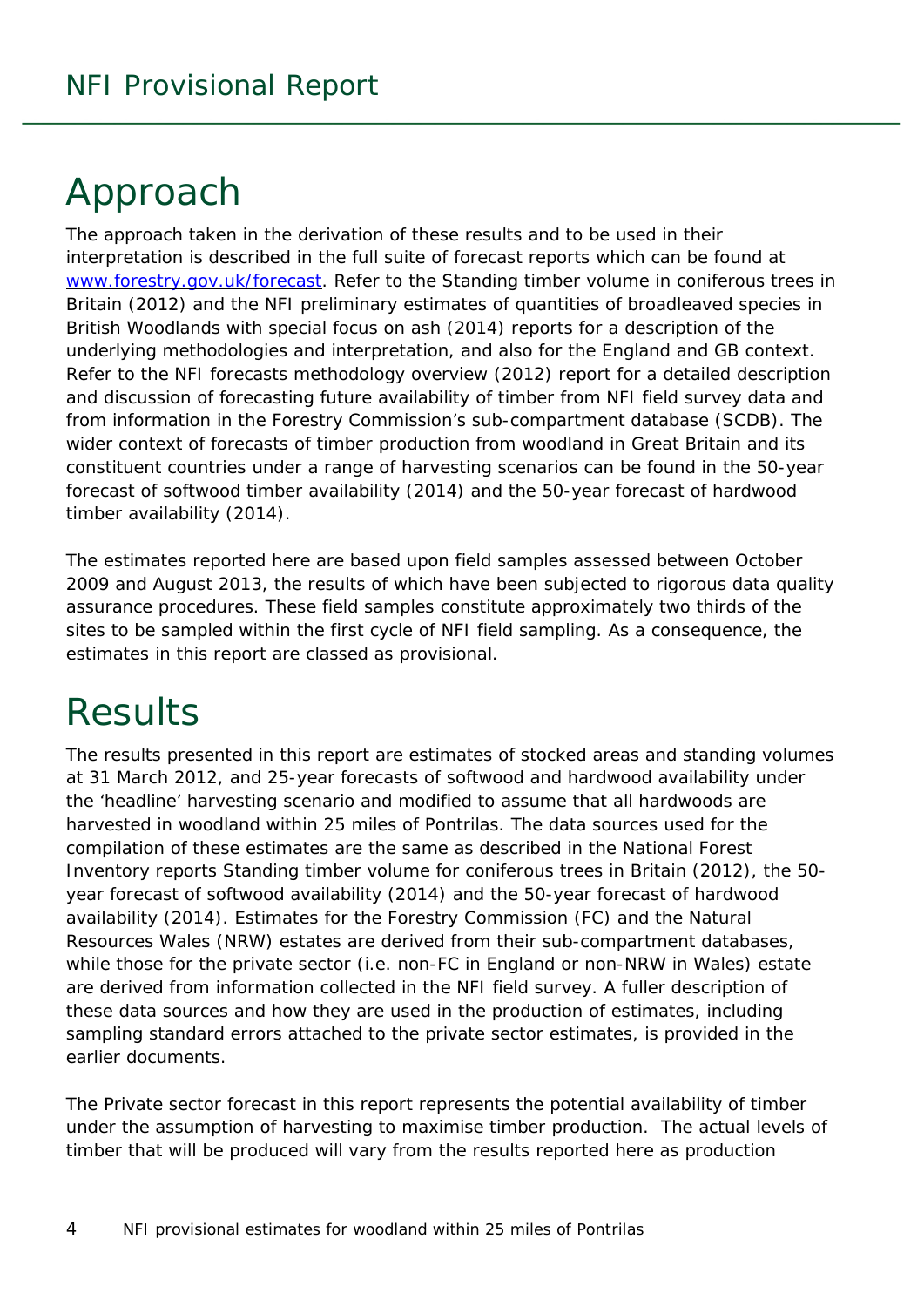depends on the harvesting choices made by forest and woodland owners who are unlikely to consistently choose to maximise production over the forecast period.

Results are provided for stocked area at 31 March 2012 (**Figures 1a-1b** and **Tables 1- 3**), felled area (**Table 4**), standing volume at 31 March 2012 (**Figures 2a-2b** and **Tables 5-7**) and the 25-year forecast (**Figures 3 - 6** and **Tables 8-9)**.

The values in the tables have been independently rounded, so may not add to the totals shown. In some breakdowns of Private sector estimates, the estimates in the body of the table may not sum to the quoted total because each individual value, including the total, has been independently generated by the estimation procedure used for results from the NFI sample survey. Sampling standard errors (SE) attached to Private sector estimates are expressed in relative terms (%) to the right of the relevant estimate.

Where the standard error is high this indicates that the estimate should be interpreted with a degree of caution. Any estimate with a relatively large standard error is shown in amber in the tables.

These standard errors depend on the combination of a number of factors but broadly:

- The more woodland that is within the area of interest the more samples that will have been selected, generally leading to lower standard errors
- Increasing the number of categories and sub-categories used (e.g. conifers and broadleaves then sub-divided into species groupings) will result in higher standard errors, especially for the categories that occur less frequently such as minor species
- More variability will also result in higher standard errors; for instance if a species is usually more evenly stocked when compared with another then its standard error will tend to be lower than the latter species.

In this report, for the 25 mile radius, for some of the variables reported, the categories have been pooled into broader categories to produce figures with more acceptable standard errors.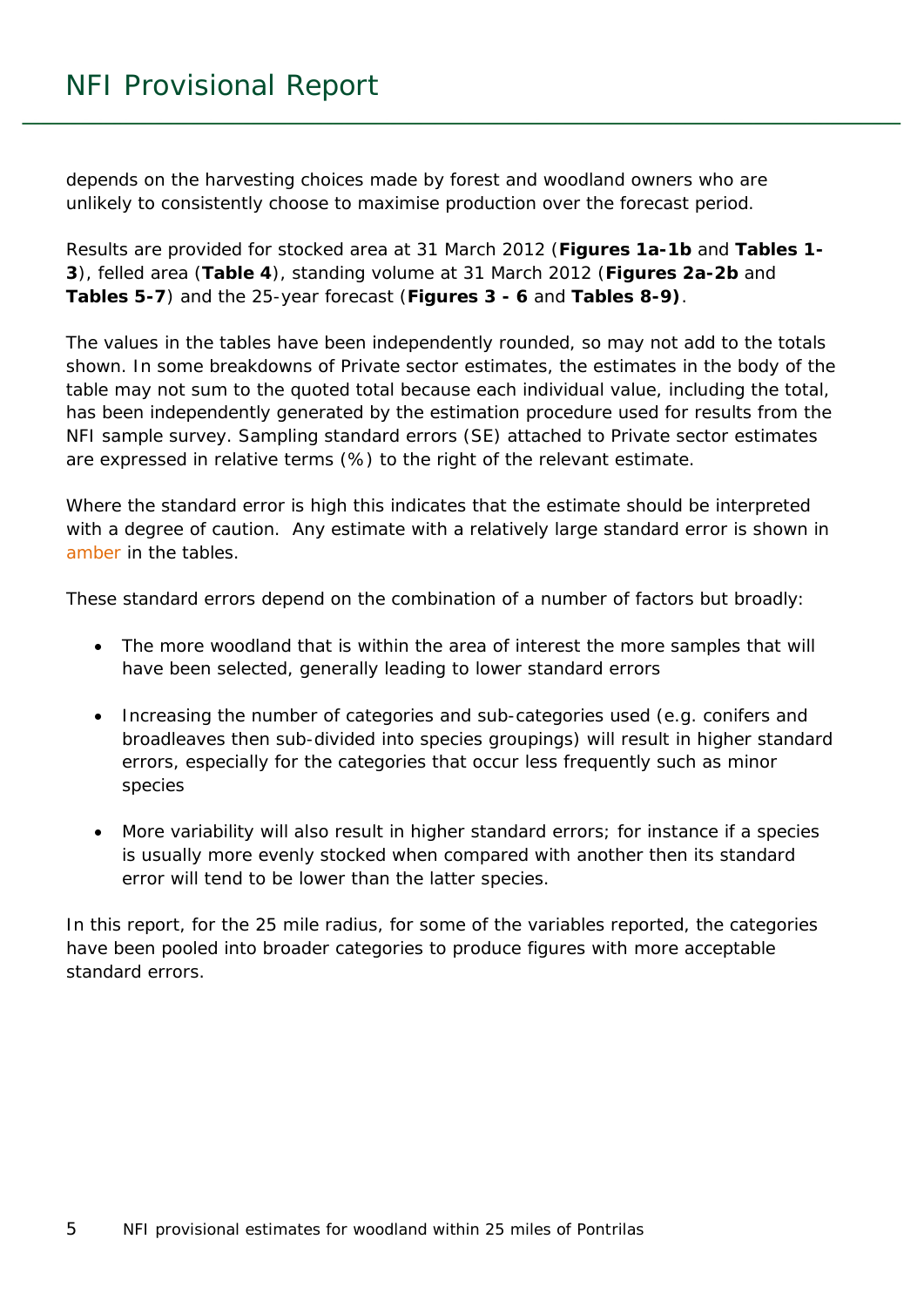### <span id="page-5-0"></span>Stocked area at 31 March 2012

<span id="page-5-1"></span>



<span id="page-5-2"></span>**Figure 1b** Principal conifer tree species composition by stocked area at 31 March 2012

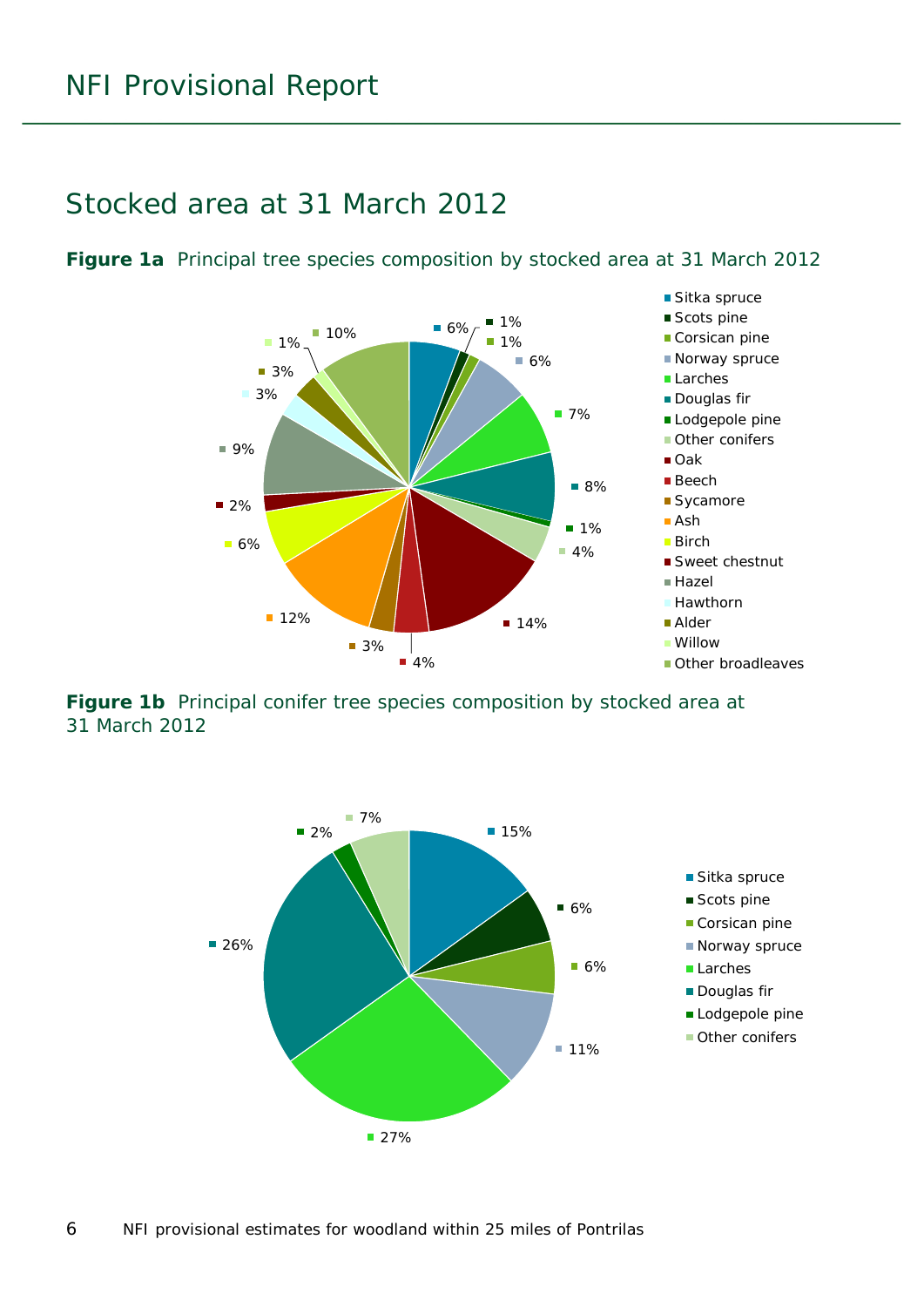#### <span id="page-6-0"></span>**Table 1** Stocked area by principal tree species at 31 March 2012

|                        | FC/NRW              | Private sector             |                         | <b>Total</b>        |  |
|------------------------|---------------------|----------------------------|-------------------------|---------------------|--|
| Principal species      | area<br>$(000)$ ha) | area<br>$(000 \text{ ha})$ | $SE\%$                  | area<br>$(000)$ ha) |  |
| Conifers               |                     |                            |                         |                     |  |
| Sitka spruce           | 1.7                 | 2.0                        | 28                      | 3.7                 |  |
| Scots pine             | 0.7                 | 0.0                        | 54                      | 0.7                 |  |
| Corsican pine          | 0.7                 | 0.1                        | 64                      | 0.8                 |  |
| Norway spruce          | 1.2                 | 2.7                        | 23                      | 3.9                 |  |
| Larches                | 3.1                 | 1.5                        | 22                      | 4.6                 |  |
| Douglas fir            | 3.0                 | 2.0                        | 20                      | 5.0                 |  |
| Lodgepole pine         | 0.2                 | 0.2                        | 78                      | 0.4                 |  |
| Other conifers         | 0.7                 | 1.9                        | 36                      | 2.6                 |  |
| <b>All conifers</b>    | 11.3                | 10.5                       | 9                       | 21.8                |  |
| <b>Broadleaves</b>     |                     |                            |                         |                     |  |
| Oak                    | 3.5                 | 5.8                        | 15                      | 9.3                 |  |
| <b>Beech</b>           | 1.6                 | 0.9                        | 25                      | 2.5                 |  |
| Sycamore               | 0.1                 | 1.7                        | 41                      | 1.8                 |  |
| Ash                    | 0.6                 | 7.1                        | 10                      | 7.7                 |  |
| <b>Birch</b>           | 0.7                 | 3.3                        | 25                      | 3.9                 |  |
| Sweet chestnut         | 0.4                 | 0.8                        | 37                      | 1.2                 |  |
| Hazel                  | 0.1                 | 5.9                        | 14                      | 6.0                 |  |
| Hawthorn               | 0.0                 | 1.6                        | 24                      | 1.6                 |  |
| Alder                  | 0.1                 | 1.7                        | 22                      | 1.8                 |  |
| Willow                 | 0.0                 | 0.8                        | 28                      | 0.8                 |  |
| Other broadleaves      | 2.2                 | 4.4                        | 12                      | 6.6                 |  |
| <b>All broadleaves</b> | 9.3                 | 34.0                       | $\overline{\mathbf{3}}$ | 43.4                |  |
| All species            |                     |                            |                         |                     |  |
| <b>All species</b>     | 20.6                | 44.5                       | $\overline{2}$          | 65.2                |  |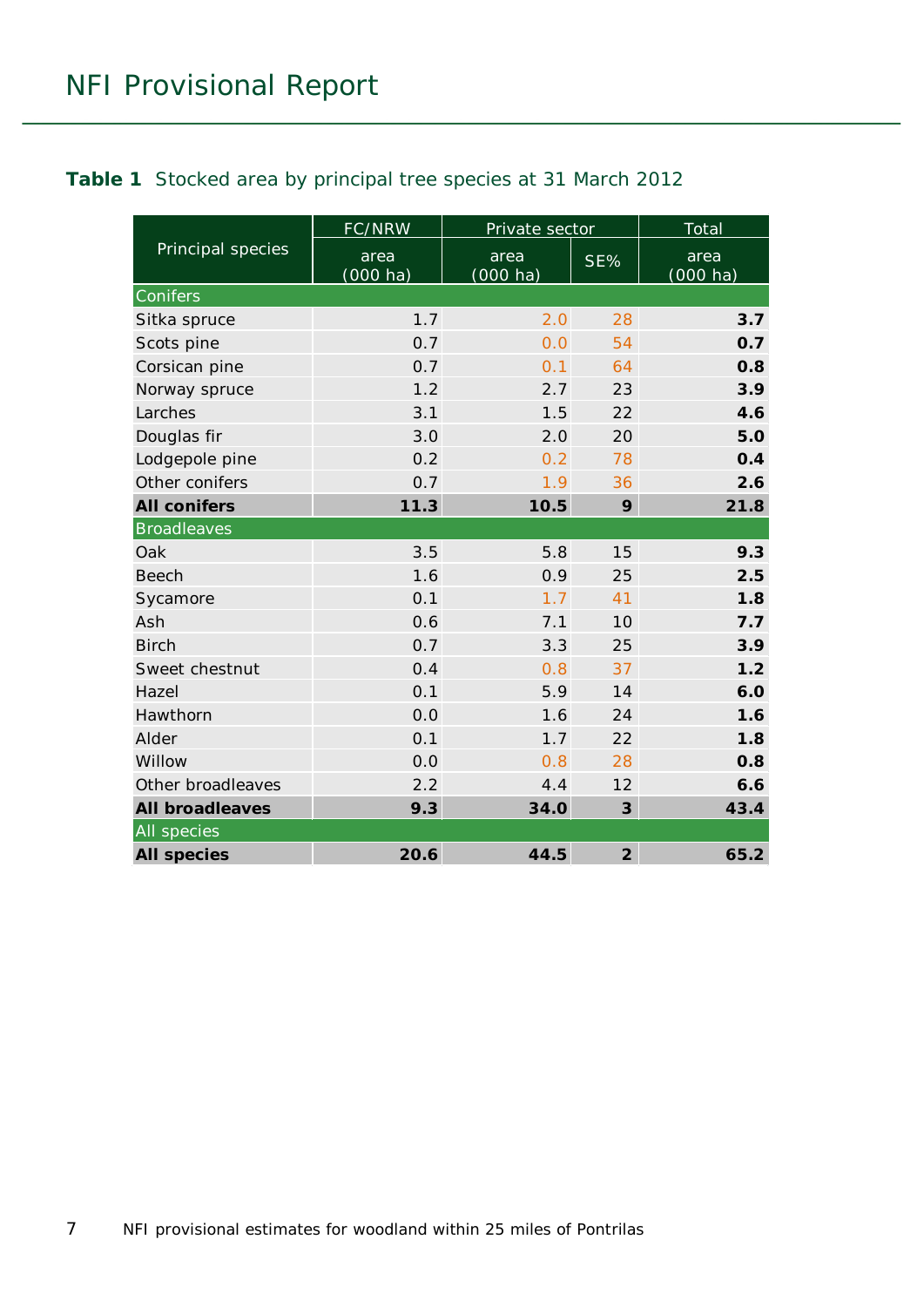#### <span id="page-7-0"></span>**Table 2** Stocked area by age class at 31 March 2012

|                 | FC/NRW                     | Private sector      | Total          |                            |  |
|-----------------|----------------------------|---------------------|----------------|----------------------------|--|
| Age class       | area<br>$(000 \text{ ha})$ | area<br>$(000)$ ha) | SE%            | area<br>$(000 \text{ ha})$ |  |
| All conifers    |                            |                     |                |                            |  |
| 0-10 years      | 1.0                        | 0.1                 | 66             | 1.0                        |  |
| $11-40$ years   | 4.4                        | 3.7                 | 21             | 8.1                        |  |
| $41-60$ years   | 4.8                        | 5.3                 | 17             | 10.1                       |  |
| $61-100$ years  | 1.1                        | 1.5                 | 43             | 2.6                        |  |
| $100+$ years    | 0.0                        | 0.0                 |                | 0.0                        |  |
| <b>Total</b>    | 11.3                       | 10.5                | 9              | 21.8                       |  |
| All broadleaves |                            |                     |                |                            |  |
| 0-10 years      | 0.7                        | 4.0                 | 17             | 4.7                        |  |
| $11-40$ years   | 1.7                        | 13.2                | 9              | 14.8                       |  |
| $41-60$ years   | 1.7                        | 6.2                 | 18             | 7.9                        |  |
| 61-100 years    | 2.9                        | 7.4                 | 14             | 10.3                       |  |
| $100+$ years    | 2.4                        | 3.3                 | 23             | 5.7                        |  |
| <b>Total</b>    | 9.3                        | 34.0                | 3              | 43.4                       |  |
| All species     |                            |                     |                |                            |  |
| 0-10 years      | 1.6                        | 4.1                 | 17             | 5.7                        |  |
| $11-40$ years   | 6.1                        | 16.8                | 8              | 22.9                       |  |
| $41-60$ years   | 6.5                        | 11.5                | 12             | 18.0                       |  |
| $61-100$ years  | 4.0                        | 8.9                 | 13             | 12.8                       |  |
| $100 + years$   | 2.5                        | 3.3                 | 23             | 5.8                        |  |
| <b>Total</b>    | 20.6                       | 44.5                | $\overline{2}$ | 65.2                       |  |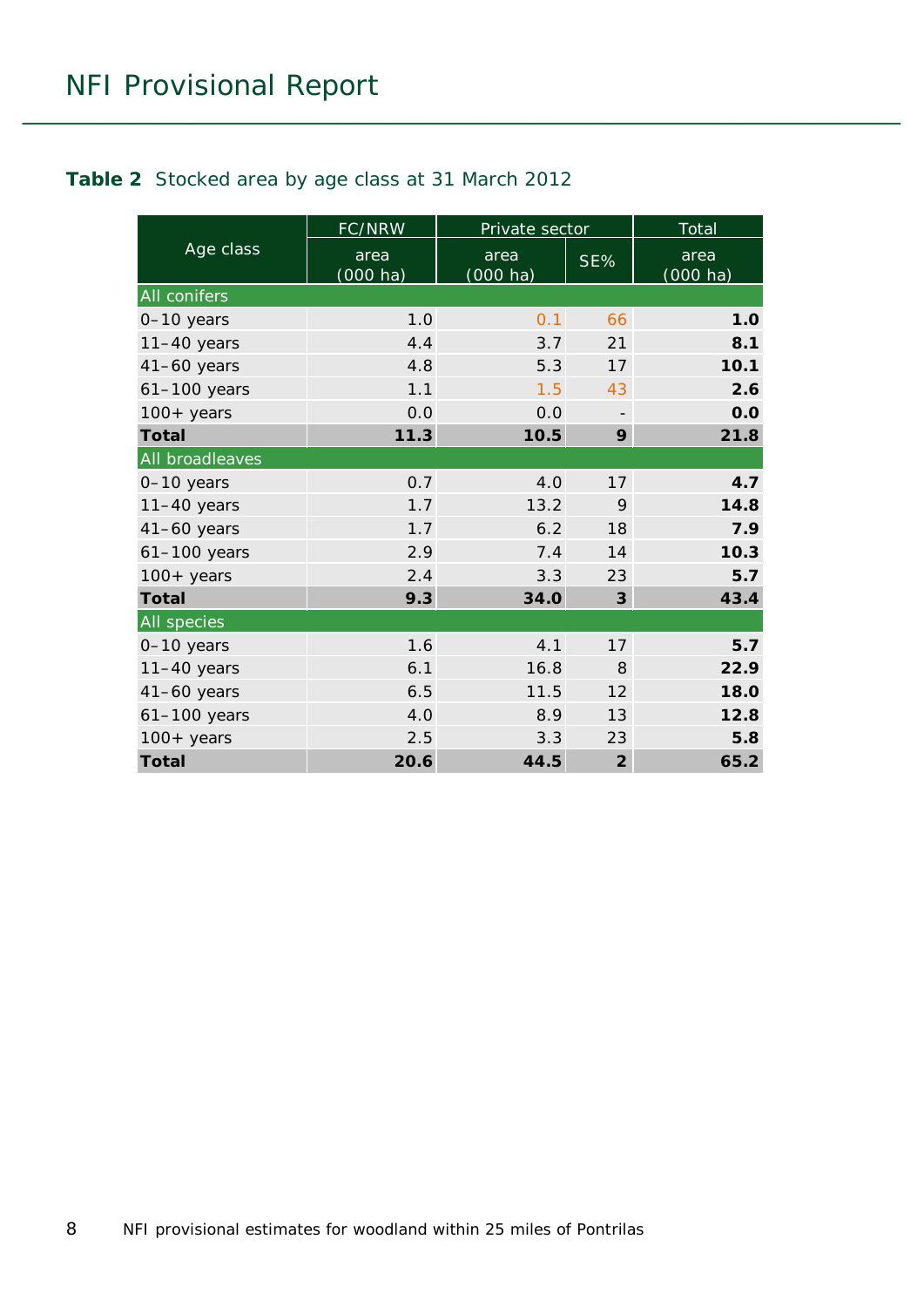#### <span id="page-8-0"></span>**Table 3** Stocked area by mean stand dbh class at 31 March 2012

|                     | FC/NRW                     | Private sector   |                | <b>Total</b>        |  |
|---------------------|----------------------------|------------------|----------------|---------------------|--|
| Mean stand DBH      | area<br>$(000 \text{ ha})$ | area<br>(000 ha) | SE%            | area<br>$(000)$ ha) |  |
| <b>All conifers</b> |                            |                  |                |                     |  |
| $0-7$ cm            | 1.1                        | 0.1              | 61             | 1.2                 |  |
| $7 - 15$ cm         | 1.8                        | 1.8              | 30             | 3.6                 |  |
| 15-30 cm            | 4.0                        | 3.0              | 24             | 7.0                 |  |
| 30-60 cm            | 4.1                        | 5.4              | 17             | 9.5                 |  |
| $60+cm$             | 0.2                        | 0.3              | 63             | 0.5                 |  |
| <b>Total</b>        | 11.3                       | 10.5             | 9              | 21.8                |  |
| All broadleaves     |                            |                  |                |                     |  |
| $0-7$ cm            | 1.0                        | 4.3              | 14             | 5.3                 |  |
| $7 - 15$ cm         | 2.2                        | 11.7             | 10             | 13.9                |  |
| 15-30 cm            | 3.3                        | 8.2              | 11             | 11.5                |  |
| 30-60 cm            | 2.7                        | 7.5              | 13             | 10.1                |  |
| $60+cm$             | 0.2                        | 2.3              | 26             | 2.5                 |  |
| <b>Total</b>        | 9.3                        | 34.0             | 3              | 43.4                |  |
| <b>All species</b>  |                            |                  |                |                     |  |
| $0-7$ cm            | 2.1                        | 4.4              | 14             | 6.5                 |  |
| $7-15$ cm           | 4.0                        | 13.5             | 9              | 17.5                |  |
| 15-30 cm            | 7.3                        | 11.2             | 10             | 18.5                |  |
| 30-60 cm            | 6.8                        | 12.8             | 10             | 19.6                |  |
| $60+cm$             | 0.5                        | 2.6              | 24             | 3.0                 |  |
| <b>Total</b>        | 20.6                       | 44.5             | $\overline{2}$ | 65.2                |  |

#### <span id="page-8-1"></span>**Table 4** Felled area at 31 March 2012

|                    | <b>FC/NRW</b>              | Private sector             |     | Total                      |
|--------------------|----------------------------|----------------------------|-----|----------------------------|
| Clearfelled area ' | area<br>$(000 \text{ ha})$ | area<br>$(000 \text{ ha})$ | SE% | area<br>$(000 \text{ ha})$ |
|                    | 0.6                        | $\Omega$ 4                 | 59  | 1.0                        |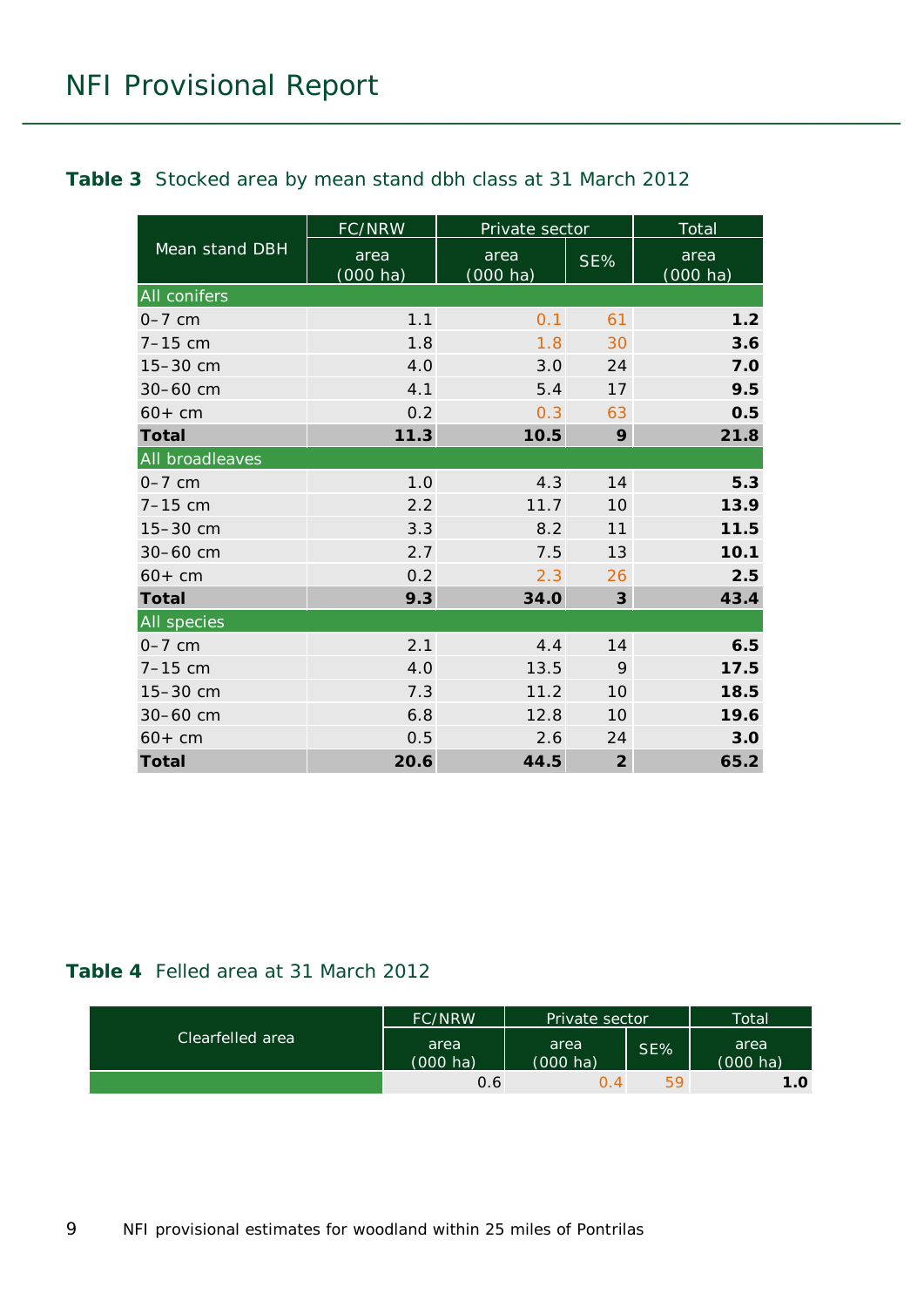### <span id="page-9-0"></span>Standing volume at 31 March 2012



<span id="page-9-1"></span>**Figure 2a** Principal tree species composition by standing volume at 31 March 2012

<span id="page-9-2"></span>**Figure 2b** Principal conifer tree species composition by standing volume at 31 March 2012

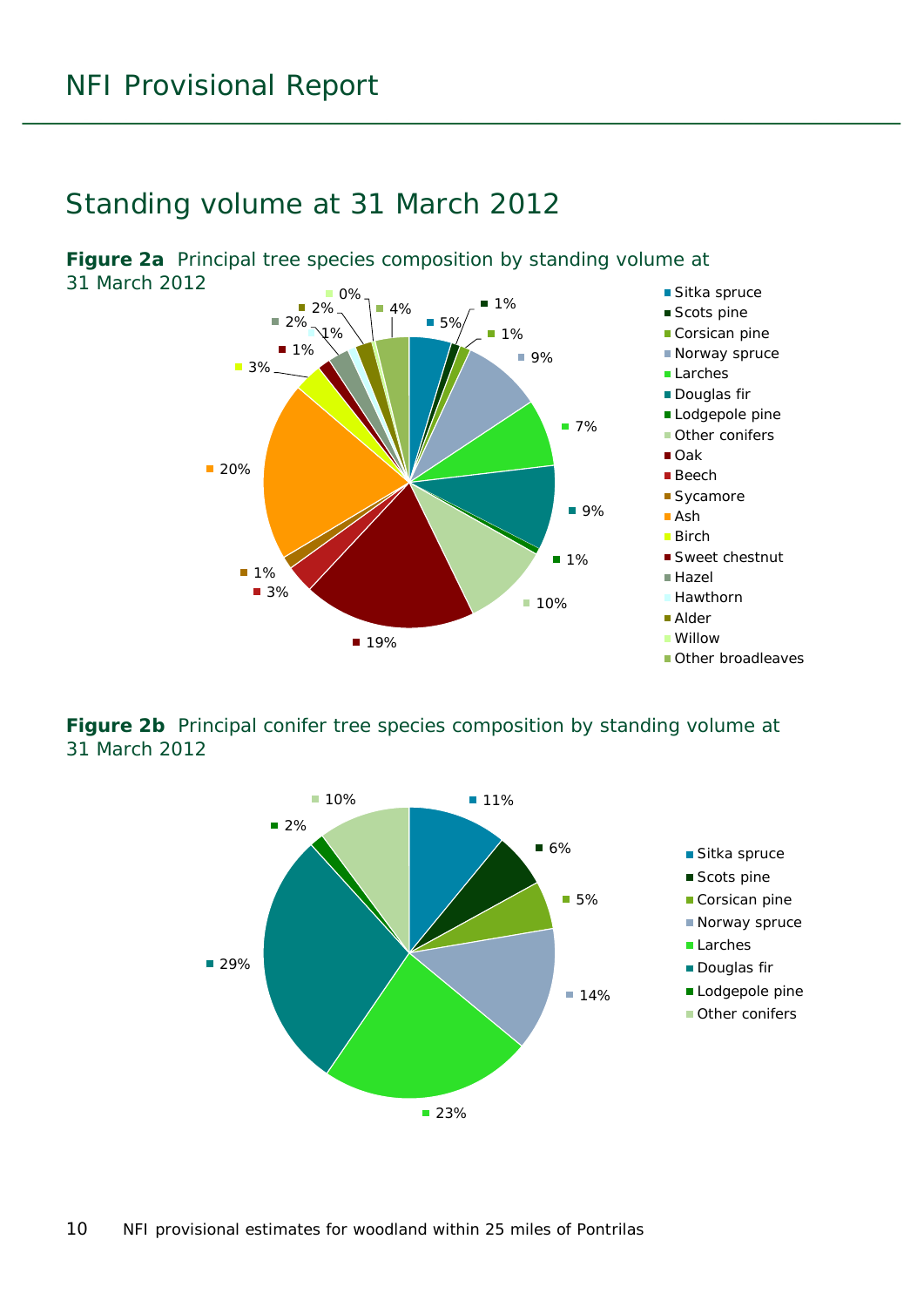#### <span id="page-10-0"></span>**Table 5** Standing volume by principal tree species at 31 March 2012

|                        | FC/NRW                          | Private sector                  |     | Total                           |  |
|------------------------|---------------------------------|---------------------------------|-----|---------------------------------|--|
| Principal species      | volume                          | volume                          | SE% | volume                          |  |
|                        | $(000 \text{ m}^3 \text{ obs})$ | $(000 \text{ m}^3 \text{ obs})$ |     | $(000 \text{ m}^3 \text{ obs})$ |  |
| Conifers               |                                 |                                 |     |                                 |  |
| Sitka spruce           | 329                             | 560                             | 31  | 889                             |  |
| Scots pine             | 182                             | 11                              | 58  | 192                             |  |
| Corsican pine          | 160                             | 69                              | 59  | 229                             |  |
| Norway spruce          | 412                             | 1,261                           | 26  | 1,673                           |  |
| Larches                | 707                             | 708                             | 29  | 1,416                           |  |
| Douglas fir            | 865                             | 921                             | 24  | 1,786                           |  |
| Lodgepole pine         | 47                              | 81                              | 78  | 128                             |  |
| Other conifers         | 305                             | 1,524                           | 48  | 1,828                           |  |
| <b>All conifers</b>    | 3,007                           | 5,134                           | 16  | 8,141                           |  |
| <b>Broadleaves</b>     |                                 |                                 |     |                                 |  |
| Oak                    | 603                             | 3,037                           | 21  | 3,640                           |  |
| <b>Beech</b>           | 360                             | 230                             | 24  | 590                             |  |
| Sycamore               | 8                               | 254                             | 40  | 263                             |  |
| Ash                    | 97                              | 3,681                           | 32  | 3,779                           |  |
| <b>Birch</b>           | 63                              | 524                             | 24  | 587                             |  |
| Sweet chestnut         | 45                              | 225                             | 34  | 270                             |  |
| Hazel                  | 11                              | 430                             | 23  | 441                             |  |
| Hawthorn               | $\overline{O}$                  | 168                             | 39  | 168                             |  |
| Alder                  | 17                              | 338                             | 21  | 354                             |  |
| Willow                 | $\overline{O}$                  | 75                              | 30  | 75                              |  |
| Other broadleaves      | 240                             | 474                             | 19  | 714                             |  |
| <b>All broadleaves</b> | 1,444                           | 9,437                           | 14  | 10,881                          |  |
| <b>All</b> species     |                                 |                                 |     |                                 |  |
| <b>All species</b>     | 4,451                           | 14,571                          | 10  | 19,022                          |  |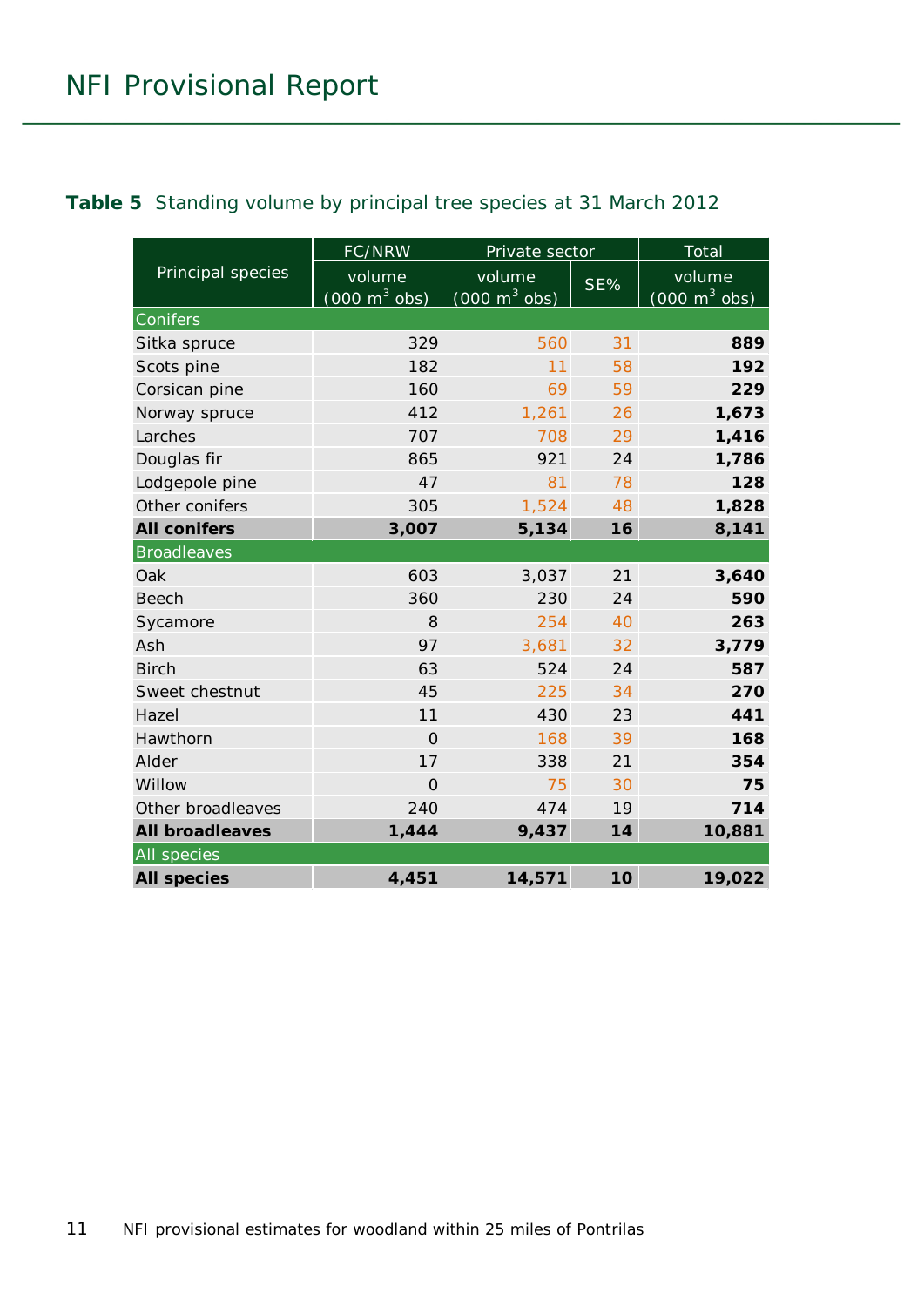#### <span id="page-11-0"></span>**Table 6** Standing volume by age class at 31 March 2012

|                 | FC/NRW                                    | Private sector                            |     | Total                                     |  |
|-----------------|-------------------------------------------|-------------------------------------------|-----|-------------------------------------------|--|
| Age class       | volume<br>$(000 \text{ m}^3 \text{ obs})$ | volume<br>$(000 \text{ m}^3 \text{ obs})$ | SE% | volume<br>$(000 \text{ m}^3 \text{ obs})$ |  |
| All conifers    |                                           |                                           |     |                                           |  |
| 0-10 years      | $\mathbf{1}$                              | $\overline{O}$                            | 60  | 1                                         |  |
| $11-40$ years   | 760                                       | 979                                       | 23  | 1,739                                     |  |
| $41-60$ years   | 1,808                                     | 2,653                                     | 18  | 4,461                                     |  |
| 61-100 years    | 422                                       | 1,502                                     | 49  | 1,924                                     |  |
| $100+$ years    | 16                                        | $\Omega$                                  |     | 16                                        |  |
| <b>Total</b>    | 3,007                                     | 5,134                                     | 16  | 8,141                                     |  |
| All broadleaves |                                           |                                           |     |                                           |  |
| 0-10 years      | $\overline{O}$                            | 13                                        | 56  | 13                                        |  |
| $11-40$ years   | 83                                        | 1,564                                     | 12  | 1,647                                     |  |
| $41-60$ years   | 265                                       | 1,397                                     | 17  | 1,663                                     |  |
| $61-100$ years  | 558                                       | 4,190                                     | 28  | 4,748                                     |  |
| $100+$ years    | 538                                       | 2,273                                     | 31  | 2,810                                     |  |
| <b>Total</b>    | 1,444                                     | 9,437                                     | 14  | 10,881                                    |  |
| All species     |                                           |                                           |     |                                           |  |
| 0-10 years      | $\mathbf{1}$                              | 13                                        | 56  | 14                                        |  |
| $11-40$ years   | 844                                       | 2,543                                     | 12  | 3,386                                     |  |
| $41-60$ years   | 2,073                                     | 4,051                                     | 13  | 6,124                                     |  |
| $61-100$ years  | 979                                       | 5,692                                     | 24  | 6,672                                     |  |
| $100+$ years    | 554                                       | 2,273                                     | 31  | 2,826                                     |  |
| <b>Total</b>    | 4,451                                     | 14,571                                    | 10  | 19,022                                    |  |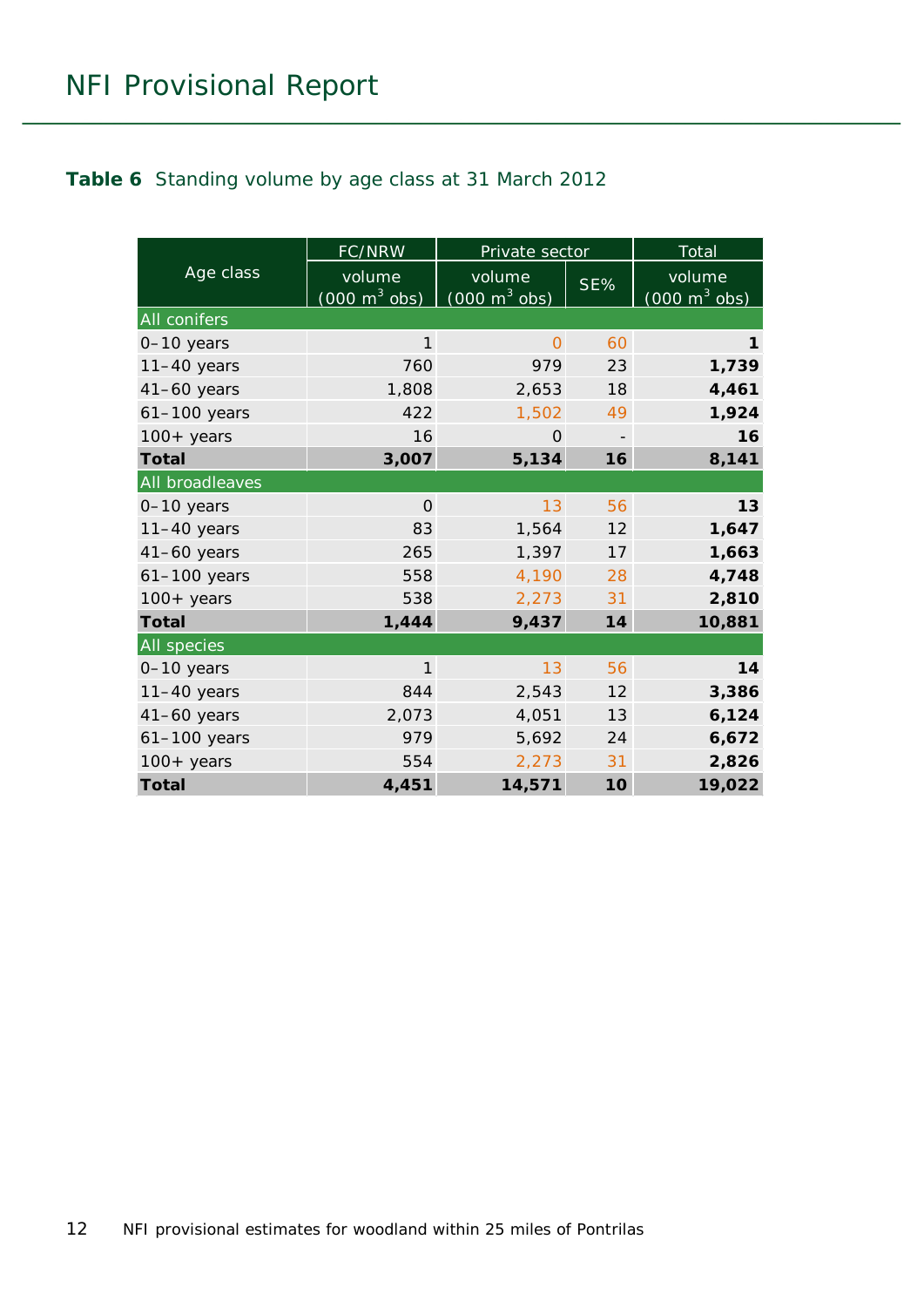#### <span id="page-12-0"></span>**Table 7** Standing volume by mean stand dbh class at 31 March 2012

|                 | FC/NRW                                    | Private sector                            |     | Total                                         |  |
|-----------------|-------------------------------------------|-------------------------------------------|-----|-----------------------------------------------|--|
| Mean stand DBH  | volume<br>$(000 \text{ m}^3 \text{ obs})$ | volume<br>$(000 \text{ m}^3 \text{ obs})$ | SE% | volume<br>$(000 \; \text{m}^3 \; \text{obs})$ |  |
| All conifers    |                                           |                                           |     |                                               |  |
| $0-7$ cm        | $\mathbf{O}$                              | 1                                         | 124 | 1                                             |  |
| $7 - 15$ cm     | 156                                       | 193                                       | 47  | 349                                           |  |
| 15-30 cm        | 1,264                                     | 1,115                                     | 23  | 2,379                                         |  |
| 30-60 cm        | 1,472                                     | 3,604                                     | 23  | 5,076                                         |  |
| $60+cm$         | 114                                       | 222                                       | 47  | 336                                           |  |
| <b>Total</b>    | 3,007                                     | 5,134                                     | 16  | 8,141                                         |  |
| All broadleaves |                                           |                                           |     |                                               |  |
| $0-7$ cm        | $\overline{4}$                            | 21                                        | 27  | 25                                            |  |
| $7 - 15$ cm     | 208                                       | 938                                       | 14  | 1,146                                         |  |
| $15 - 30$ cm    | 648                                       | 1,655                                     | 13  | 2,303                                         |  |
| 30-60 cm        | 541                                       | 3,132                                     | 11  | 3,673                                         |  |
| $60+cm$         | 43                                        | 3,691                                     | 36  | 3,734                                         |  |
| <b>Total</b>    | 1,444                                     | 9,437                                     | 14  | 10,881                                        |  |
| All species     |                                           |                                           |     |                                               |  |
| $0-7$ cm        | $\overline{4}$                            | 21                                        | 26  | 26                                            |  |
| $7 - 15$ cm     | 365                                       | 1,131                                     | 14  | 1,495                                         |  |
| 15-30 cm        | 1,913                                     | 2,770                                     | 12  | 4,683                                         |  |
| 30-60 cm        | 2,013                                     | 6,736                                     | 13  | 8,749                                         |  |
| $60+cm$         | 157                                       | 3,913                                     | 34  | 4,070                                         |  |
| <b>Total</b>    | 4,451                                     | 14,571                                    | 10  | 19,022                                        |  |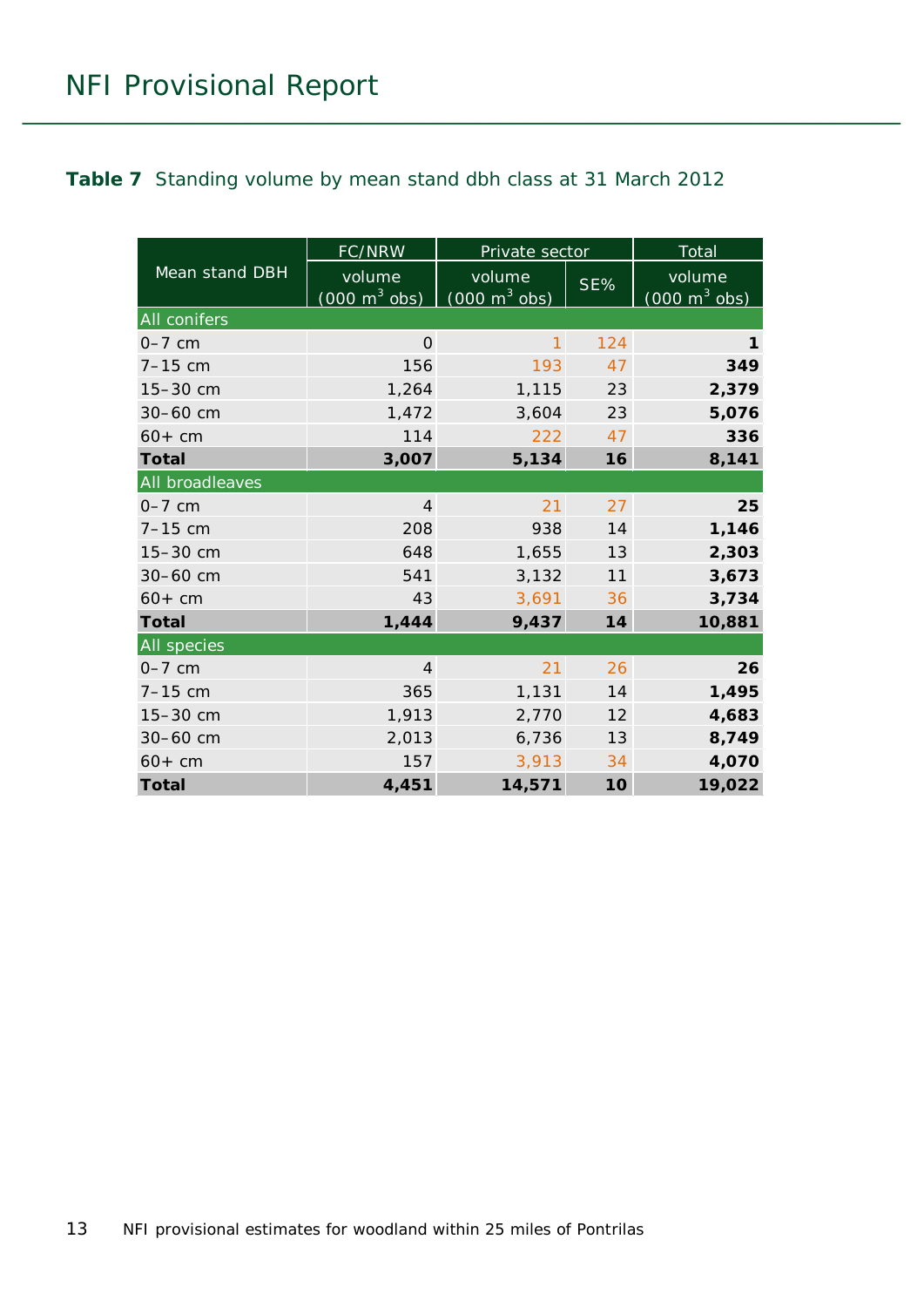### <span id="page-13-0"></span>25-year forecast of timber availability

Refer to the NFI report *50-year forecast of softwood timber availability* (2014) for a description of the underlying methodology and interpretation of the softwood forecast, and also for the England, Wales and GB context.

Refer to the NFI report *50-year forecast of hardwood timber availability* (2014) for a description of the underlying methodology and interpretation of the hardwood forecast, and also for the England, Wales and GB context.

In **Tables 8 and 9** and **Figures 3-6** the estimates for the Forestry Commission and Natural Resources Wales are based on harvesting regimes derived from their felling and thinning plans as of 31 March 2012.

For the Private sector, information for **Tables 8 and 9** and **Figures 3-6** is based on a scenario which assumes felling at age of maximum mean annual increment with moderate wind risk measures for conifers and broadleaves.

Restocking assumptions for conifer stands clearfelled during the forecast period have been implemented that provide for:

- a 10% reduction in the area of conifers on the subsequent rotation
- restocking of currently clearfelled land
- a change in the composition of conifer species on restocking

Restocking assumptions for broadleaved stands clearfelled during the forecast period have been included that provide for:

- No reduction in stocked area.
- Like for like species choices are used for broadleaves.
- That 50% of the land associated with the reduction in conifer stocked area arising from the assumption above is stocked with broadleaves.

A full description of the restocking assumptions is to be found in **Table D3** of the *50 year forecast of softwood timber availability* (2014). The same restocking assumptions have been applied to both the FC, NRW and Private sector forecasts.

Woodland that is classed as currently clearfelled will be restocked according to the restock prescription.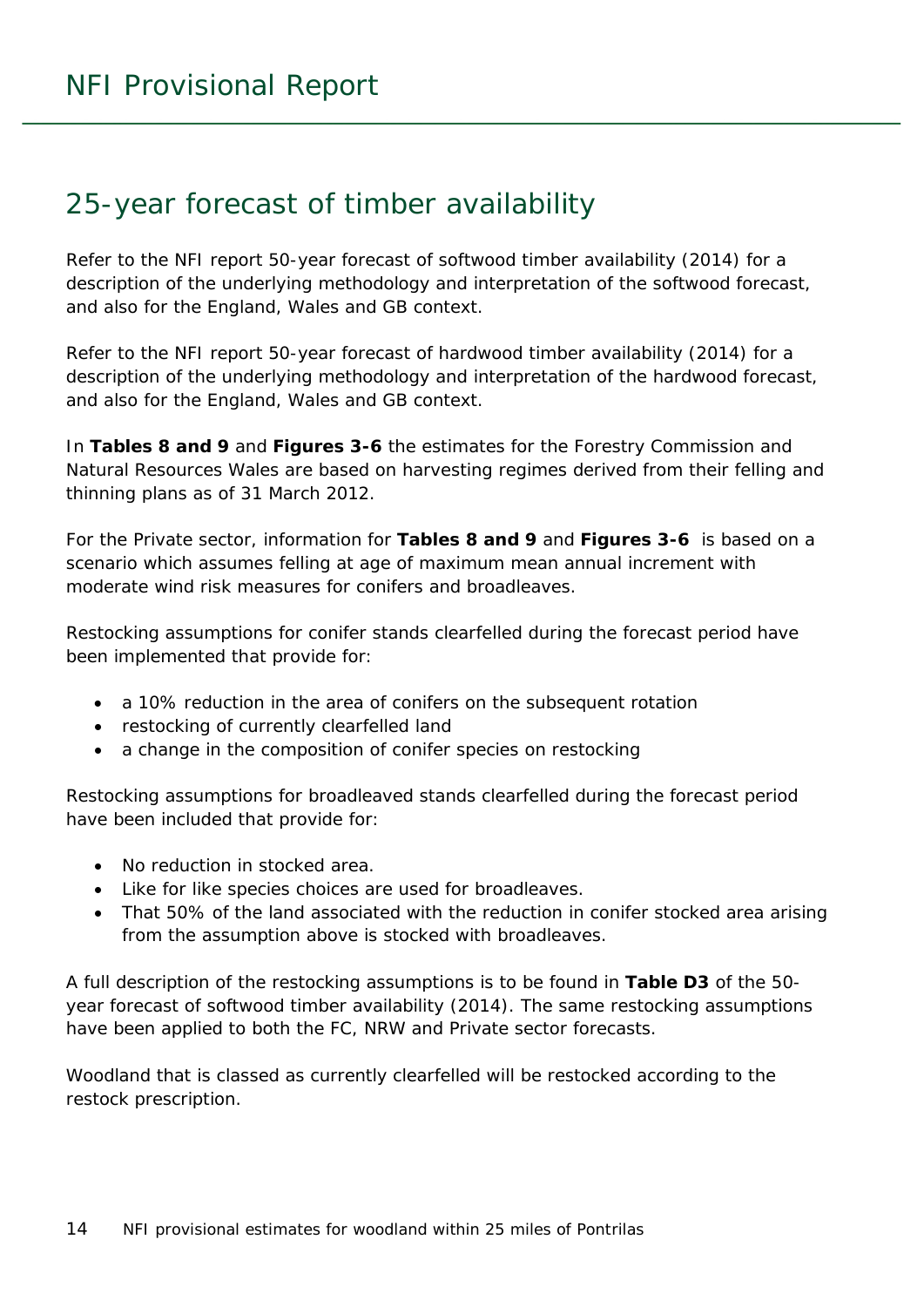#### 25-year forecast of timber availability

**Table 8** 25-year forecast of timber availability by time period and principal species; average annual volumes within period

<span id="page-14-0"></span>

|                        | $2017 - 21$                               |                |     | $2022 - 26$                               |                                           |                 |     | $2027 - 31$                               |                                           |                |     |                                           |
|------------------------|-------------------------------------------|----------------|-----|-------------------------------------------|-------------------------------------------|-----------------|-----|-------------------------------------------|-------------------------------------------|----------------|-----|-------------------------------------------|
|                        | FC/NRW                                    | Private sector |     | Total                                     | FC/NRW                                    | Private sector  |     | Total                                     | FC/NRW                                    | Private sector |     | Total                                     |
| Principal species      | volume<br>$(000 \text{ m}^3 \text{ obs})$ |                | SE% | volume<br>$(000 \text{ m}^3 \text{ obs})$ | volume<br>$(000 \text{ m}^3 \text{ obs})$ |                 | SE% | volume<br>$(000 \text{ m}^3 \text{ obs})$ | volume<br>$(000 \text{ m}^3 \text{ obs})$ |                | SE% | volume<br>$(000 \text{ m}^3 \text{ obs})$ |
|                        |                                           |                |     |                                           |                                           |                 |     |                                           |                                           |                |     |                                           |
| <b>All conifers</b>    | 136                                       | 266            | 21  | 402                                       | 120                                       | 232             | 24  | 352                                       | 119                                       | 130            | 21  | 249                                       |
| Sitka spruce           | 21                                        | 39             | 84  | 60                                        | 15                                        | 48              | 44  | 63                                        | 18                                        | $\overline{4}$ | 74  | 21                                        |
| Scots pine             | 6                                         | $\overline{0}$ | 69  | $\overline{7}$                            | $\overline{4}$                            | $\overline{O}$  | 69  | $\overline{4}$                            | 3                                         | $\overline{O}$ | 69  | 3                                         |
| Corsican pine          | 9                                         | $\overline{2}$ | 48  | 12                                        | $\overline{7}$                            | 9               | 95  | 16                                        | $\overline{7}$                            | $\overline{O}$ | 70  | $\overline{7}$                            |
| Norway spruce          | 21                                        | 77             | 48  | 98                                        | 20                                        | 75              | 62  | 95                                        | 16                                        | 29             | 36  | 45                                        |
| Larches                | 27                                        | 34             | 31  | 60                                        | 23                                        | 25              | 30  | 48                                        | 21                                        | 21             | 31  | 42                                        |
| Douglas fir            | 35                                        | 36             | 25  | 70                                        | 36                                        | 38              | 33  | 74                                        | 41                                        | 20             | 31  | 61                                        |
| Lodgepole pine         | $\overline{2}$                            | $\overline{1}$ | 78  | $\overline{4}$                            | $\overline{2}$                            | $\mathbf{1}$    | 78  | 3                                         |                                           |                | 78  | $\overline{2}$                            |
| Other conifers         | 14                                        | 77             | 45  | 91                                        | 13                                        | 36              | 51  | 50                                        | 14                                        | 55             | 47  | 69                                        |
| <b>All broadleaves</b> | 33                                        | 389            | 9   | 422                                       | 9                                         | 205             | 10  | 215                                       | 32                                        | 141            | 15  | 173                                       |
| Oak                    | 14                                        | 13             | 29  | 26                                        | 3                                         | 31              | 50  | 34                                        | 14                                        | 16             | 24  | 30                                        |
| Beech                  | 10                                        | 3              | 28  | 13                                        | 3                                         | $7\overline{ }$ | 41  | 10                                        | 9                                         | 3              | 28  | 12                                        |
| Sycamore               | $\mathbf 0$                               | 22             | 38  | 23                                        | $\mathbf{O}$                              | 12              | 42  | 12                                        | $\mathsf{O}$                              | 15             | 64  | 16                                        |
| Ash                    | 2                                         | 171            | 13  | 173                                       | $\mathbf{1}$                              | 63              | 17  | 64                                        | $\overline{2}$                            | 20             | 20  | 22                                        |
| <b>Birch</b>           | $\mathbf{1}$                              | 53             | 26  | 54                                        | $\mathbf 0$                               | 17              | 20  | 17                                        | $\mathbf{1}$                              | 22             | 56  | 23                                        |
| Sweet chestnut         | $\overline{2}$                            | $\overline{7}$ | 35  | 9                                         | $\mathbf{1}$                              | 10              | 52  | 11                                        | $\overline{2}$                            | 24             | 51  | 26                                        |
| Hazel                  | $\mathbf{O}$                              | 50             | 37  | 50                                        | $\mathbf 0$                               | 16              | 26  | 16                                        | $\mathsf{O}$                              | 9              | 33  | 9                                         |
| Hawthorn               | $\mathbf{0}$                              | 5 <sup>5</sup> | 29  | 5                                         | $\mathbf{0}$                              | 5               | 30  | 5                                         | $\overline{O}$                            | $\overline{4}$ | 33  | $\overline{4}$                            |
| Alder                  | $\mathbf{1}$                              | 35             | 24  | 36                                        | $\mathbf 0$                               | 16              | 27  | 16                                        | $\mathsf{O}$                              | $\overline{7}$ | 38  | 8                                         |
| Willow                 | $\mathbf{O}$                              | $\overline{2}$ | 37  | $\overline{2}$                            | $\mathbf{0}$                              | $\overline{2}$  | 30  | $\overline{2}$                            | $\Omega$                                  | 3              | 25  | 3                                         |
| Other broadleaves      | 3                                         | 26             | 30  | 29                                        | $\mathbf{1}$                              | 27              | 27  | 28                                        | 3                                         | 18             | 29  | 22                                        |
| <b>All species</b>     | 169                                       | 654            | 10  | 823                                       | 129                                       | 437             | 13  | 567                                       | 151                                       | 272            | 12  | 423                                       |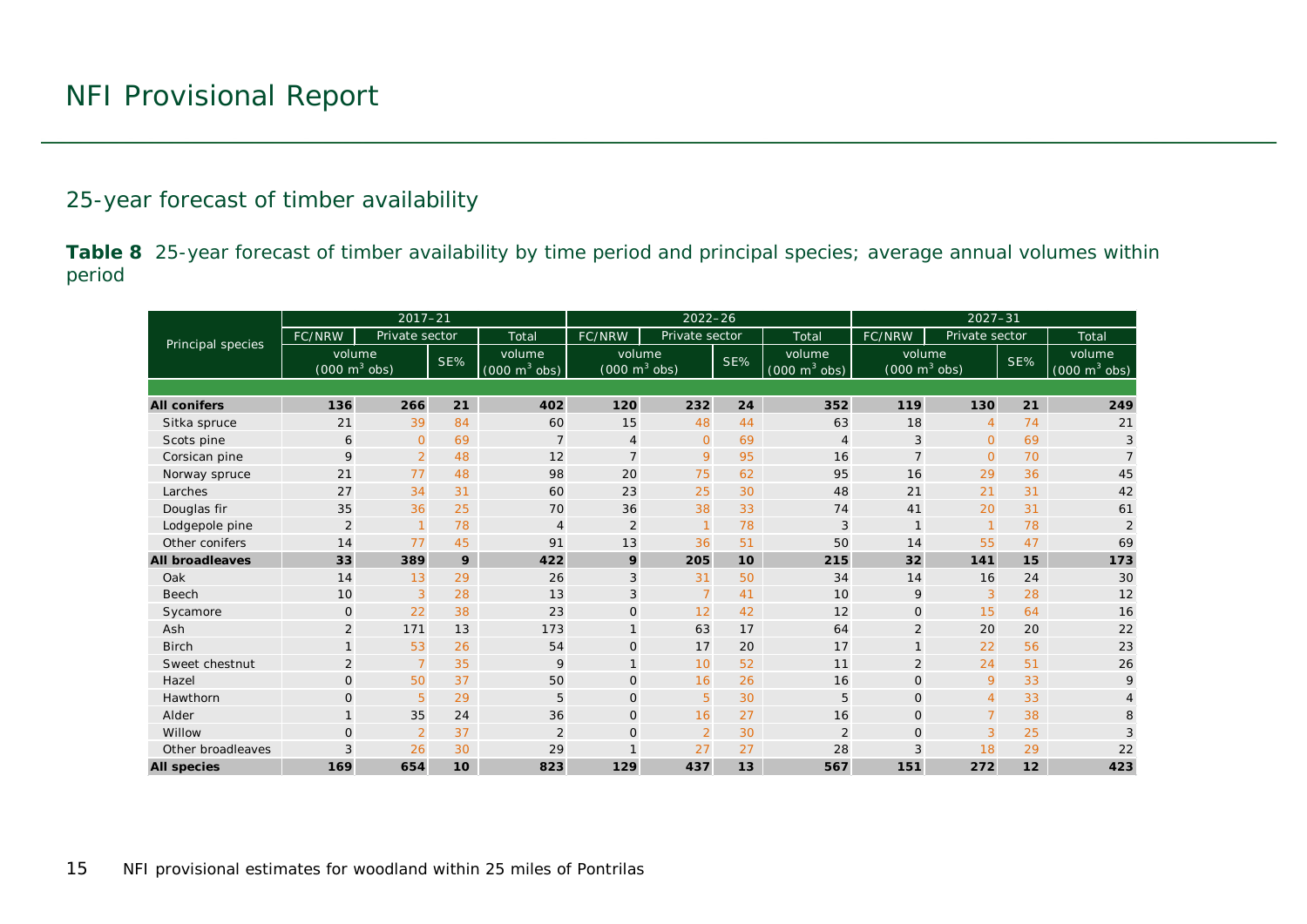**Table 8 (cont'd)** 25-year forecast of timber availability by time period and principal species; average annual volumes within period

|                        |                                           | $2032 - 36$    |       |                                           | $2037 - 41$                               |                |     |                                           |  |  |  |  |
|------------------------|-------------------------------------------|----------------|-------|-------------------------------------------|-------------------------------------------|----------------|-----|-------------------------------------------|--|--|--|--|
|                        | FC/NRW                                    | Private sector | Total |                                           | <b>FC/NRW</b>                             | Private sector |     | Total                                     |  |  |  |  |
| Principal species      | volume<br>$(000 \text{ m}^3 \text{ obs})$ |                | SE%   | volume<br>$(000 \text{ m}^3 \text{ obs})$ | volume<br>$(000 \text{ m}^3 \text{ obs})$ |                | SE% | volume<br>$(000 \text{ m}^3 \text{ obs})$ |  |  |  |  |
|                        |                                           |                |       |                                           |                                           |                |     |                                           |  |  |  |  |
| <b>All conifers</b>    | 120                                       | 324            | 22    | 444                                       | 114                                       | 168            | 28  | 282                                       |  |  |  |  |
| Sitka spruce           | 32                                        | 119            | 44    | 152                                       | 16                                        | 31             | 88  | 47                                        |  |  |  |  |
| Scots pine             | 3                                         | $\overline{O}$ | 69    | 3                                         | $\overline{4}$                            | $\mathbf{1}$   | 37  | 5                                         |  |  |  |  |
| Corsican pine          | $\overline{4}$                            | $\overline{O}$ | 70    | $\overline{4}$                            | $\overline{2}$                            | $\overline{O}$ | 71  | 3                                         |  |  |  |  |
| Norway spruce          |                                           | 105            | 44    | 118                                       | 13                                        | 65             | 58  | 78                                        |  |  |  |  |
| Larches                | 21                                        | 21             | 31    | 42                                        | 26                                        | 12             | 31  | 38                                        |  |  |  |  |
| Douglas fir            | 40                                        | 21             | 29    | 61                                        | 41                                        | 15             | 22  | 56                                        |  |  |  |  |
| Lodgepole pine         | $\Omega$                                  | $\mathbf{1}$   | 78    | $\mathbf{1}$                              | $\mathbf{1}$                              | 20             | 78  | 21                                        |  |  |  |  |
| Other conifers         | 8                                         | 55             | 39    | 63                                        | 10                                        | 25             | 48  | 35                                        |  |  |  |  |
| <b>All broadleaves</b> | 9                                         | 142            | 11    | 151                                       | 31                                        | 153            | 25  | 184                                       |  |  |  |  |
| Oak                    | 3                                         | 22             | 33    | 25                                        | 12                                        | 54             | 70  | 66                                        |  |  |  |  |
| <b>Beech</b>           | $\mathbf{1}$                              | 3              | 27    | $\overline{4}$                            | 9                                         | $\overline{7}$ | 53  | 16                                        |  |  |  |  |
| Sycamore               | $\Omega$                                  | 8              | 32    | 8                                         | $\overline{0}$                            | $\overline{7}$ | 34  | 8                                         |  |  |  |  |
| Ash                    | $\mathbf{1}$                              | 27             | 18    | 28                                        | $\overline{2}$                            | 29             | 13  | 31                                        |  |  |  |  |
| <b>Birch</b>           | $\mathbf{1}$                              | 17             | 29    | 17                                        | $\overline{2}$                            | 14             | 30  | 15                                        |  |  |  |  |
| Sweet chestnut         | 1                                         | $\overline{4}$ | 53    | 5                                         | $\overline{2}$                            | $\overline{4}$ | 52  | 6                                         |  |  |  |  |
| Hazel                  | $\Omega$                                  | 21             | 35    | 21                                        | $\Omega$                                  | 10             | 25  | 10                                        |  |  |  |  |
| Hawthorn               | $\Omega$                                  | 4              | 33    | $\overline{4}$                            | $\Omega$                                  | 5              | 28  | 5                                         |  |  |  |  |
| Alder                  | $\Omega$                                  | 17             | 39    | 17                                        | $\Omega$                                  | 5              | 24  | 6                                         |  |  |  |  |
| Willow                 | $\Omega$                                  | 3              | 25    | 3                                         | $\Omega$                                  | 3              | 25  | 3                                         |  |  |  |  |
| Other broadleaves      | $\overline{2}$                            | 16             | 21    | 18                                        | 4                                         | 15             | 16  | 19                                        |  |  |  |  |
| <b>All species</b>     | 129                                       | 465            | 16    | 594                                       | 145                                       | 321            | 19  | 466                                       |  |  |  |  |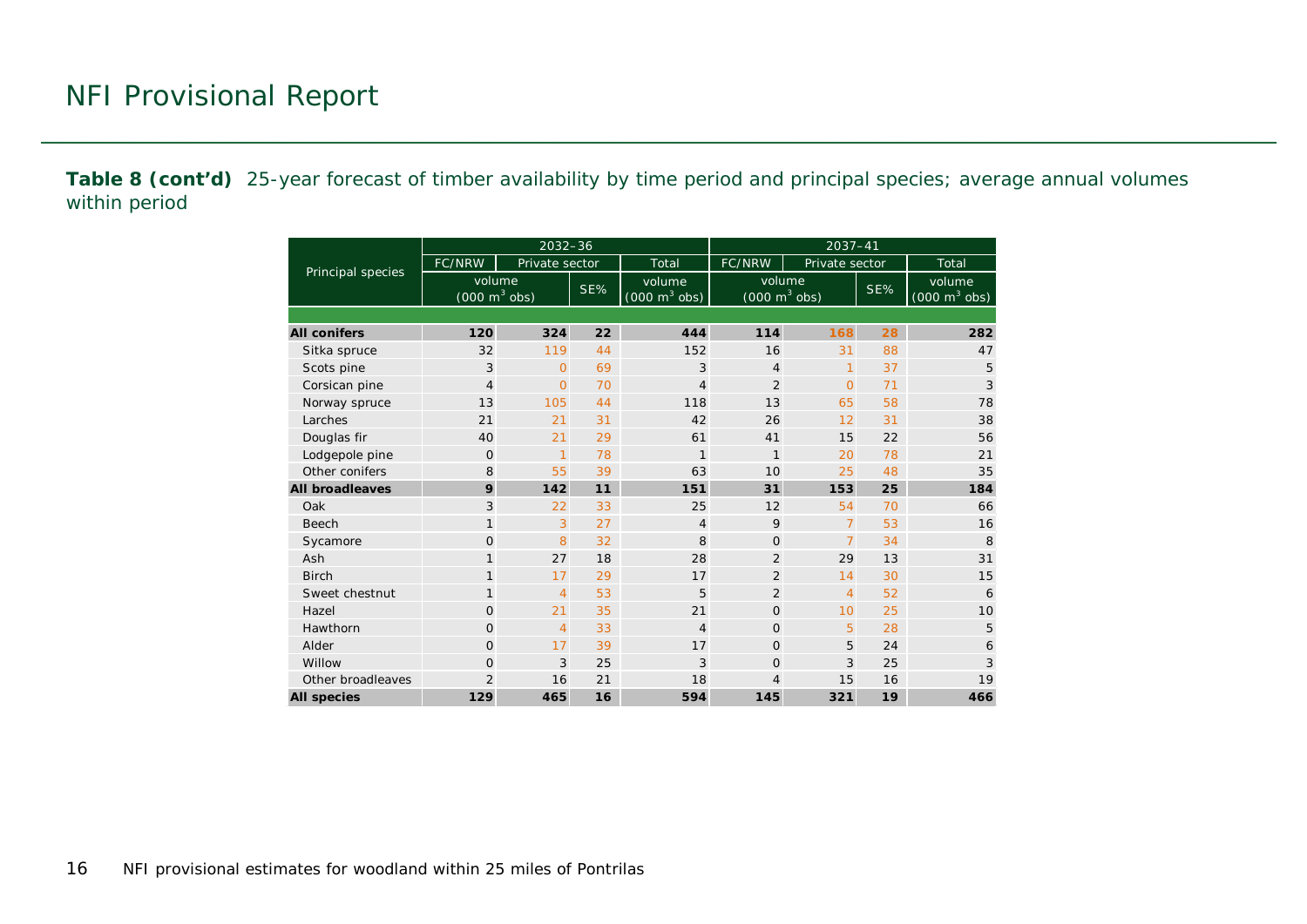| Top                 | $2017 - 21$                     |                        |                          | $2022 - 26$    |                     |                | $2027 - 31$       |                       |                | $2032 - 36$         |                        |                | $2037 - 41$           |                       |     |
|---------------------|---------------------------------|------------------------|--------------------------|----------------|---------------------|----------------|-------------------|-----------------------|----------------|---------------------|------------------------|----------------|-----------------------|-----------------------|-----|
| diameter            | Private sector<br><b>FC/NRW</b> |                        | FC/NRW<br>Private sector |                | FC/NRW              | Private sector |                   | FC/NRW                | Private sector |                     | <b>FC/NRW</b>          | Private sector |                       |                       |     |
| class (cm)          | $(000 \text{ m}^3)$             | m <sup>3</sup><br>(000 | SE%                      | $m^3$<br>(000) | $(000 \text{ m}^3)$ | SE%            | $-m^{3}$<br>(000) | m <sup>3</sup><br>000 | SE%            | $(000 \text{ m}^3)$ | m <sup>3</sup><br>(000 | SE%            | m <sup>3</sup><br>000 | $(000 \; \text{m}^3)$ | SE% |
| <b>All conifers</b> |                                 |                        |                          |                |                     |                |                   |                       |                |                     |                        |                |                       |                       |     |
| $7 - 14$            | 22                              | 18                     | 19                       | 18             | 15                  | 20             | 16                | 8                     | 28             | 20                  | 21                     | 32             | 18                    | 16                    | 27  |
| $14 - 16$           | $\mathsf{Q}$                    | $\overline{7}$         | 25                       |                |                     | 17             |                   | 4                     | 23             | 8                   | 12                     | 35             |                       | 6                     | 43  |
| $16 - 18$           | 10 <sub>1</sub>                 | 8                      | 26                       |                | 8                   | 19             |                   | $\overline{4}$        | 21             | 9                   | 14                     | 37             |                       |                       | 53  |
| $18 - 24$           | 31                              | 42                     | 32                       | 25             | 38                  | 21             | 25                | 17                    | 22             | 28                  | 65                     | 31             | 23                    | 31                    | 45  |
| $24 - 34$           | 35                              | 83                     | 23                       | 32             | 74                  | 24             | 30                | 39                    | 24             | 28                  | 100                    | 24             | 26                    | 44                    | 31  |
| $34 - 44$           | 15                              | 48                     | 25                       | 15             | 42                  | 32             | 15                | 26                    | 24             | 13                  | 50                     | 25             | 13                    | 27                    | 38  |
| $44 - 54$           |                                 | 26                     | 28                       |                | 24                  | 38             | 8                 | 15                    | 28             |                     | 28                     | 28             |                       | 16                    | 41  |
| $54+$               | 6                               | 33                     | 38                       | 8              | 24                  | 47             | 10                | 18                    | 36             | Q                   | 33                     | 34             | 13                    | 21                    | 40  |
| <b>Total</b>        | 136                             | 266                    | 21                       | 120            | 232                 | 24             | 119               | 130                   | 21             | 120                 | 324                    | 22             | 114                   | 168                   | 28  |

#### **Table 9** 25-year forecast of timber availability by period, top-diameter class and conifer or broadleaves

<span id="page-16-0"></span>

| Top<br>diameter<br>class (cm) | $2017 - 21$         |                     |     | $2022 - 26$              |                     |        | $2027 - 31$         |                     |        | $2032 - 36$         |                     |               | $2037 - 41$           |                       |     |
|-------------------------------|---------------------|---------------------|-----|--------------------------|---------------------|--------|---------------------|---------------------|--------|---------------------|---------------------|---------------|-----------------------|-----------------------|-----|
|                               | FC/NRW              | Private sector      |     | Private sector<br>FC/NRW |                     | FC/NRW | Private sector      |                     | FC/NRW | Private sector      |                     | <b>FC/NRW</b> | Private sector        |                       |     |
|                               | $(000 \text{ m}^3)$ | $(000 \text{ m}^3)$ | SE% | $(000 \text{ m}^3)$      | $(000 \text{ m}^3)$ | SE%    | $(000 \text{ m}^3)$ | $(000 \text{ m}^3)$ | SE%    | $(000 \text{ m}^3)$ | $(000 \text{ m}^3)$ | SE%           | $(000 \; \text{m}^3)$ | $(000 \; \text{m}^3)$ | SE% |
| <b>All broadleaves</b>        |                     |                     |     |                          |                     |        |                     |                     |        |                     |                     |               |                       |                       |     |
| $7 - 14$                      | 8                   | 84                  | 17  |                          | 49                  | 9      | 6                   | 47                  | 8      | 5                   | 57                  | 8             | 8                     | 61                    |     |
| $14 - 16$                     |                     | 20                  | 15  |                          | 10                  | 9      |                     | 9                   | 13     |                     | 11                  | 16            |                       | 9                     | 15  |
| $16 - 18$                     |                     | 19                  | 12  |                          | 10                  | 10     |                     | 8                   | 12     |                     | 10                  | 18            |                       | q                     | 23  |
| $18 - 24$                     |                     | 60                  | 9   | $\sim$                   | 35                  | 12     |                     | 22                  | 16     |                     | 25                  | 18            | Ò                     | 28                    | 41  |
| $24 - 34$                     | 8                   | 93                  | 10  |                          | 56                  | 16     |                     | 32                  | 26     |                     | 21                  | 20            | 8                     | 32                    | 57  |
| $34 - 44$                     |                     | 54                  | 11  |                          | 26                  | 17     |                     | 14                  | 32     |                     |                     | 28            |                       |                       | 41  |
| $44 - 54$                     |                     | 29                  | 12  |                          | 11                  | 19     |                     |                     | 42     |                     |                     | 32            |                       |                       | 32  |
| $54+$                         |                     | 30                  | 18  |                          | 8                   | 19     |                     |                     | 55     |                     |                     | 40            |                       |                       | 44  |
| <b>Total</b>                  | 33                  | 389                 | 9   |                          | 205                 | 10     | 32                  | 141                 | 15     | $\mathbf Q$         | 142                 | 11            | 31                    | 153                   | 25  |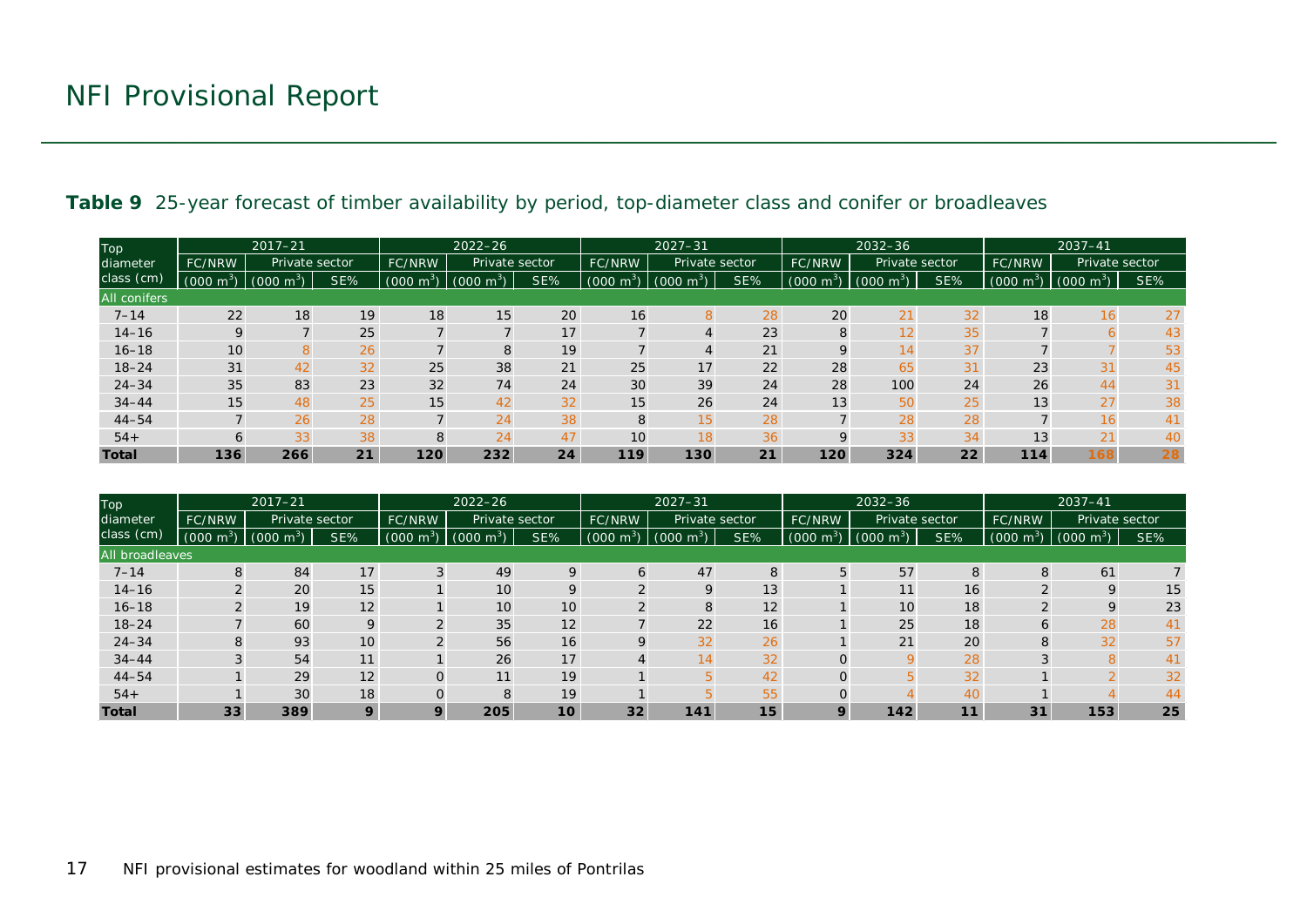### NFI Provisional Report



<span id="page-17-0"></span>

<span id="page-17-1"></span>**Figure 4** Overview of 25-year forecast of average annual hardwood availability

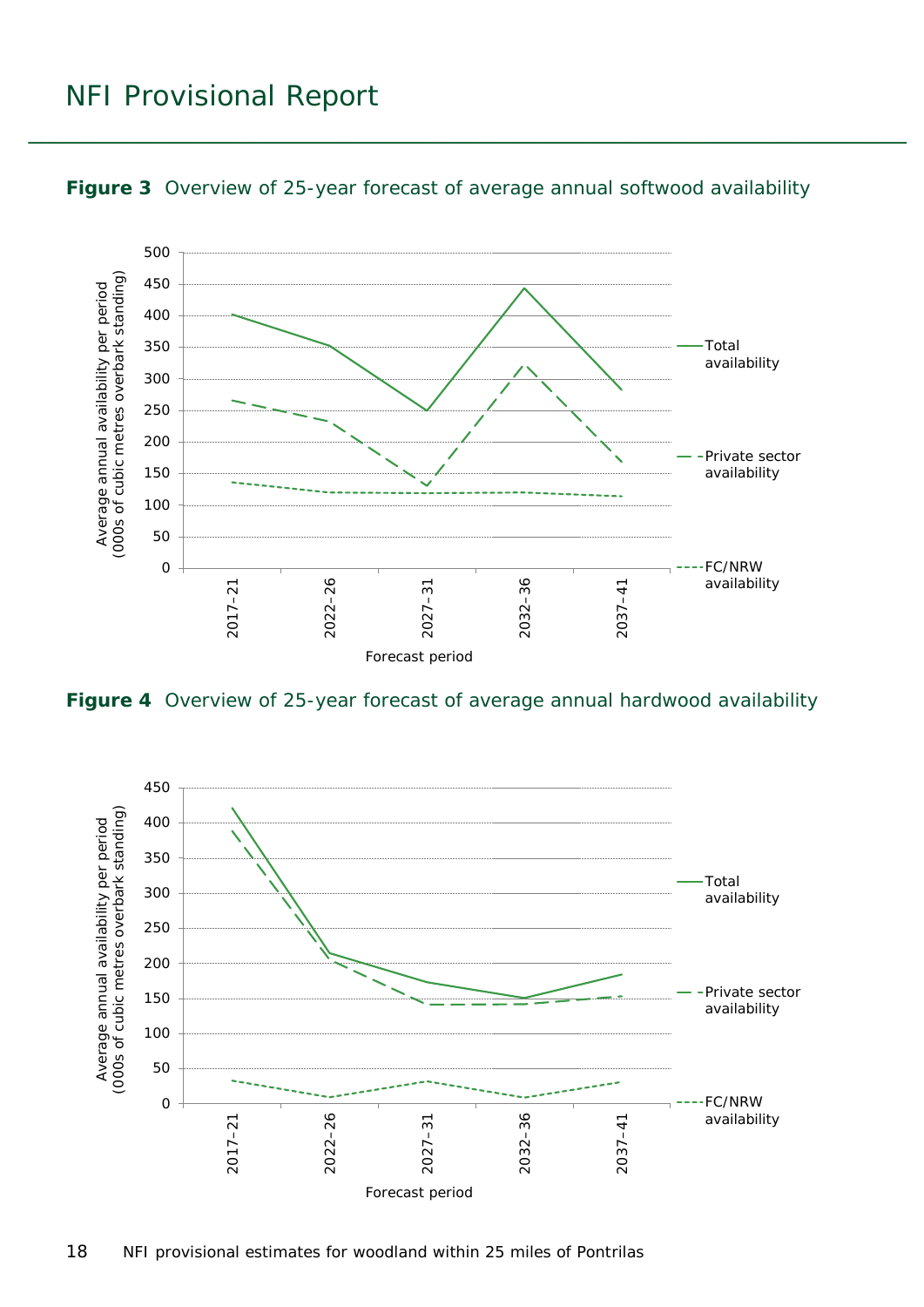### NFI Provisional Report



<span id="page-18-0"></span>

<span id="page-18-1"></span>**Figure 6** 25-year forecast of average annual hardwood availability